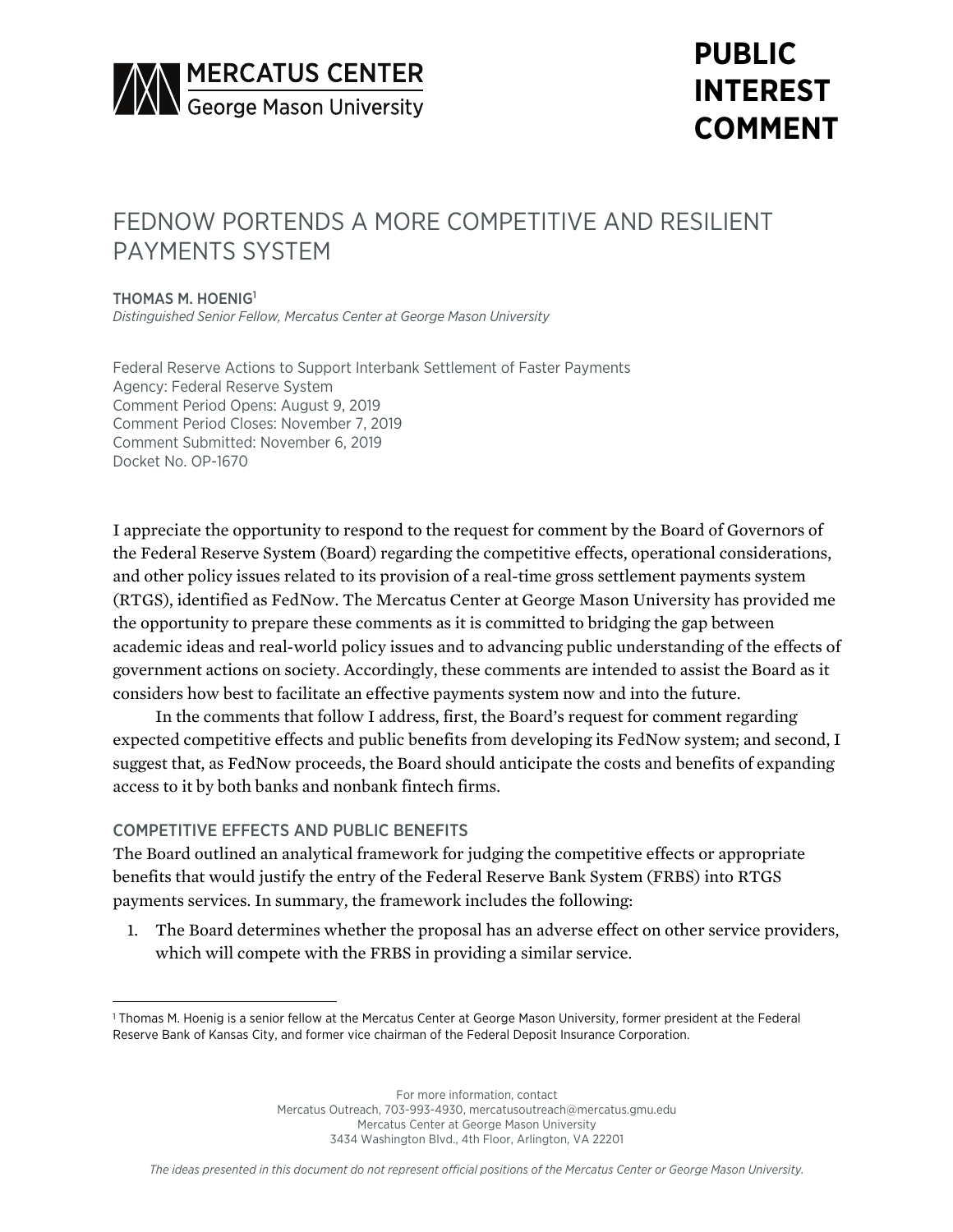- 2. If so, the Board considers whether such effects are owing to legal differences and whether those differences grant the FRBS a dominant market position.
- 3. If the FRBS has a dominant market position, then the Board must evaluate whether the same public benefits could be achieved by other means with lesser or no adverse competitive impact.
- 4. Depending on these considerations, the Board either modifies the proposal to mitigate the adverse competitive impact or proceeds with the proposal as is. The latter may be warranted if mitigation is unlikely to be effective and the public-good objectives are sufficiently met by the current proposal.

Payments in the United States involve millions of transactions and trillions of dollars each day. As payment technologies have developed, any new settlement system will benefit from significant economies of scale as well as rapid efficiency gains and, as a result, will possess the attributes of a natural monopoly. This is reflected in the reality that the only entrant besides the FRBS willing to develop an RTGS system is The Clearing House (TCH), a consortium of the 25 largest global banks. Without the FRBS, it appears that this consortium would be the sole provider of a payment settlement system involving a quadrillion dollars of payments annually. Such a monopoly would have the opportunity and incentive to set price and service levels to its advantage.

The entry of the FRBS into RTGS provides a competitive alternative to TCH. The FRBS has the infrastructure and technical knowledge to develop such a system. Its entry provides for greater transparency into RTGS operations and pricing, as it is statutorily required to disclose its costs and methods of analysis; and it must achieve a return on equity for this service comparable to that historically achieved by the banking industry. It must provide access to its RTGS system to all eligible participants in the payments system. Thus, the entry of the FRBS into RTGS is procompetitive, offering choice of provider based on quality and price and providing for greater transparency through disclosure of its product and pricing decisions.

The FRBS does not have a dominant market position, since payments settled among TCH members account for a significant share (some estimates are as high as 50 percent) of payments completed within the United States. And since the FRBS must disclose its prices, methods of pricing, and service levels, it is unlikely that it could unfairly take market share from the consortium without it being quickly disclosed and addressed. The consortium has no comparable disclosure requirements.

The FRBS has one apparent advantage over other providers. Settlement funds held with it carry no risk of loss while funds held with the consortium could be subject to loss should it or a member fail. Also, while the FRBS pays interest on reserves, which includes settlement funds, it is not required to pay interest on the joint settlement account held on behalf of the other payment settlement provider.

Regarding the risk of loss if funds are held with the private payment settlement provider, it is important to put the likelihood that this would occur in perspective. History shows that those institutions providing real-time payments would not be allowed to fail or be liquidated should they fail. All resolution plans in place and accepted by the regulators are designed to keep the operating banks working through any reorganization of the consolidated institution should it fail.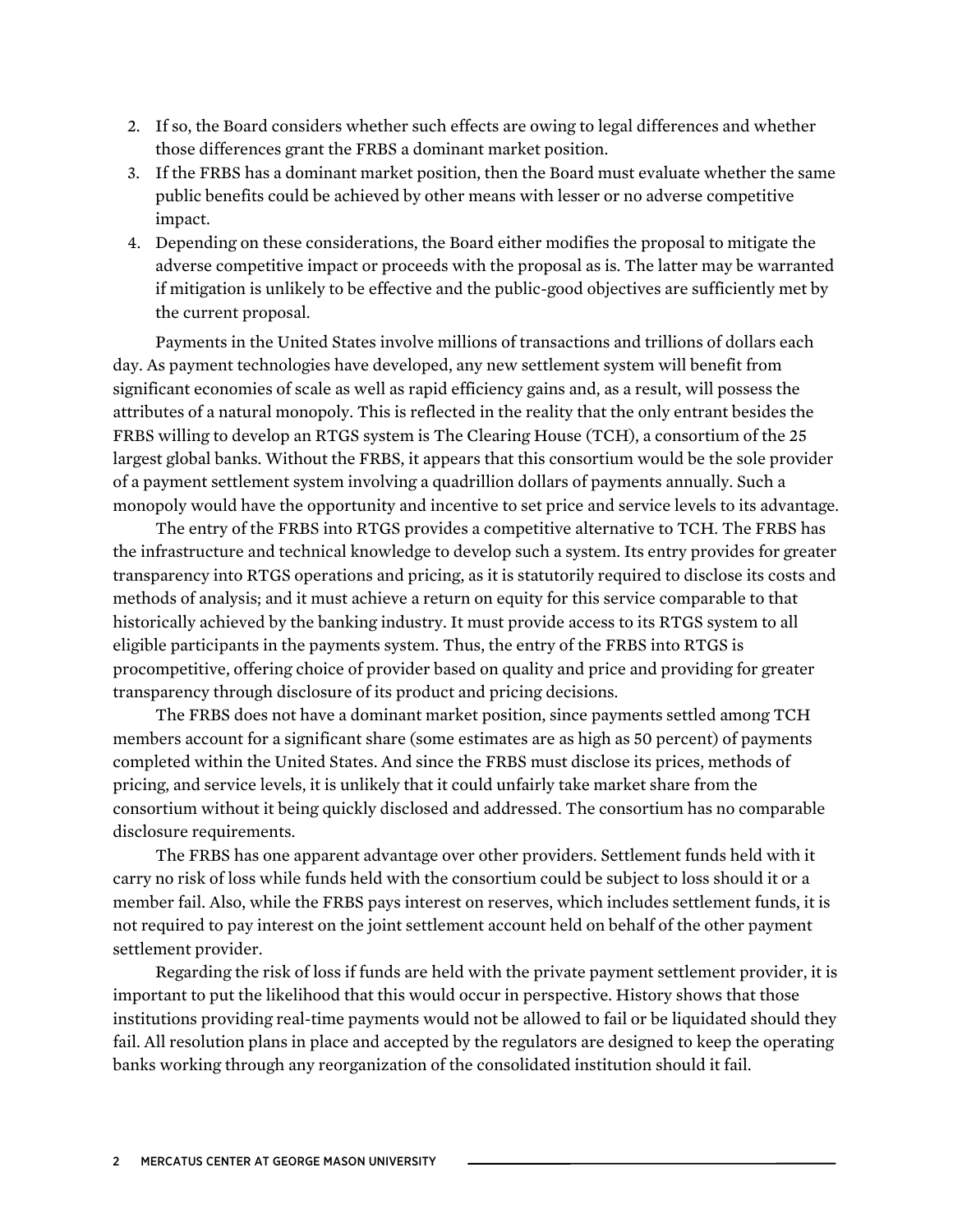Regarding the advantage of paying interest on reserves held with the FRBS, this can be addressed in one of two ways. The FRBS could specifically carve out settlement balances with banks using FedNow services and pay no interest on these balances. Alternatively, it could pay interest on the combined settlement account the consortium holds with the FRBS for distribution to its members.

Thus, while there is a legal difference between the consortium and the FRBS, this difference does not undermine the consortium's ability to successfully compete with it. As noted earlier, by offering the market a choice of providers, FedNow enhances competition, a clear benefit to the public. Also, because FRBS must disclose how it sets pricing and service levels, it assures greater market transparency for all. These benefits serve to mitigate any advantage it might otherwise have in the market.

Alternatively, if the FRBS's advantage comes from the fact that it would not fail in a crisis, and assuming that TCH or any of its members should be allowed to fail, then having FedNow as an alternative to the consortium provides a significant public benefit. Failure of a member of TCH would put the economy in jeopardy. Confidence in the ability to settle payments likely would be lost and without government intervention to directly bail out these banks, the financial system and economy would potentially collapse. Therefore, it is useful and logical that the FRBS provide an alternative payments and settlement mechanism, which better assures resilience and continuity of the nation's payments system at all times. This is no small matter when, as noted above, trillions of dollars of payments are transacted each day.

Thus, the FRBS, by providing a viable alternative to a single operator for a RTGS system, will provide a clear public benefit. FedNow will provide an alternative choice to the many payments users. It will enhance competition and provide greater transparency regarding pricing and service levels, both of which will facilitate greater product innovation. Also, the FRBS, as a second provider for RTGS, will assure greater resiliency and reduce the overall risk of a national payments system failure. Such an outcome is substantially in the public interest.

#### RTGS AND ACCESS

With the introduction of RTGS systems, payments transactions and their settlement will take place in real time. This provides for faster and safer transactions among individuals and businesses and will serve to spur further innovation across the payments spectrum. Bank and nonbank firms are increasingly introducing new payments applications and are likely to enhance and expand these services as RTGS systems enter into service.

Complementing RTGS in encouraging innovation and competition within payment systems is the advent of open banking. Open banking is a banking practice that gives third-party financial service providers open access to consumer banking, transactions, and other financial data from banks and nonbank financial institutions. It enables fintech companies and banks to access data previously available only to the individual's or business's primary bank, and increasingly governments are mandating that such systems be implemented. Open banking, therefore, is a major avenue for future innovation in payments and, with access to an improved payments and settlement system, is poised to reshape the payments industry. In this environment, for example, business-to-business and person-to-person payments can be successfully conducted among a broad array of bank and nonbank payments providers. Nonbank service companies may find it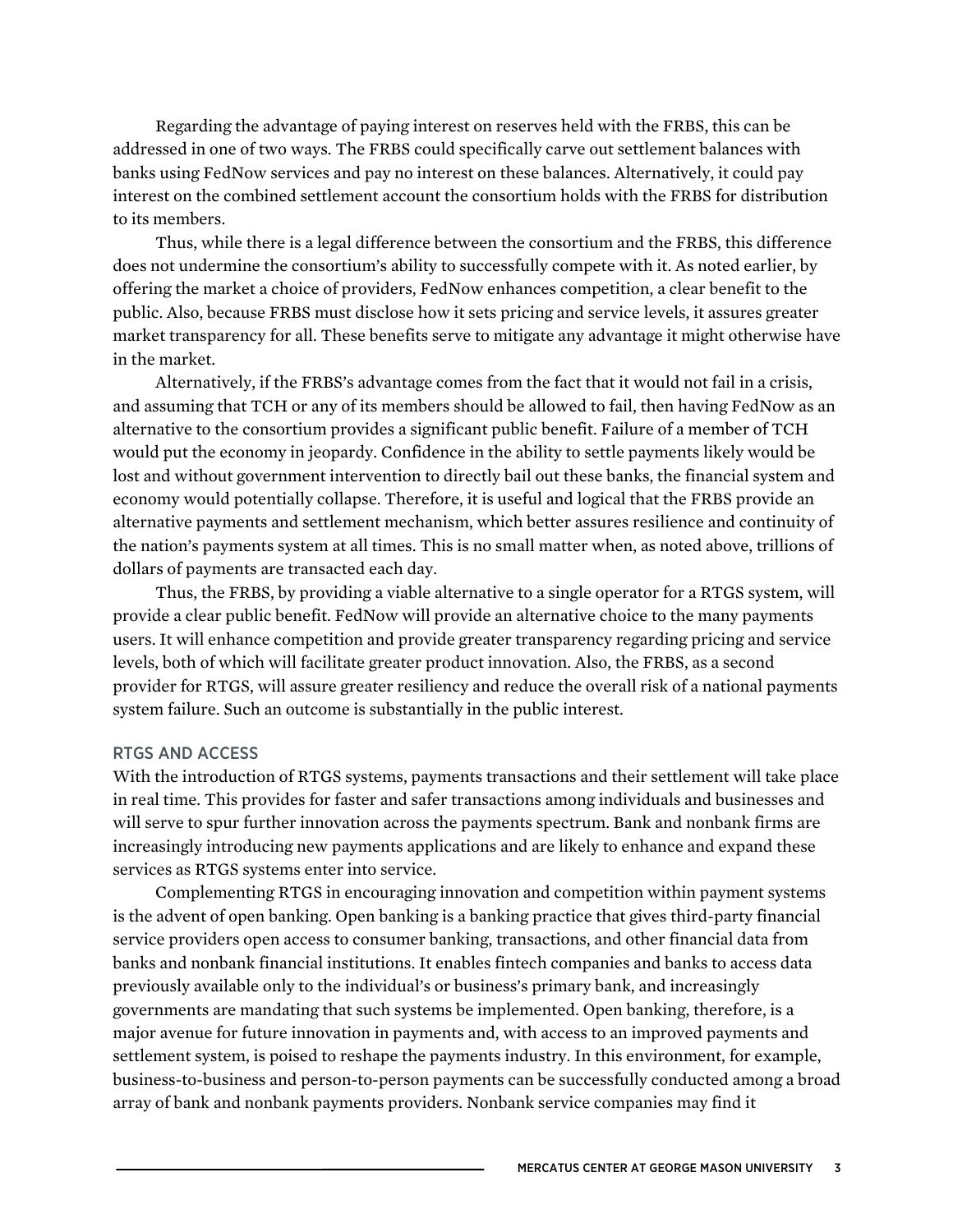increasingly attractive to expand their provision of accounting, billing, and payroll services for commercial firms and individuals to include direct payments transactions. Banks, too, may see opportunity for expanding their payments services to include related business support services.

If implemented well and consistently, the combination of real-time payments, open banking, and enhanced payments technology charts a path to greater choice, more convenience, and more reliable payments services for the public.

In this regard, I offer the following additional comments as part of the public discussion forward:

- *Access/Settlement.* As real-time payments have developed around the globe, fintech firms, not only commercial banks, are being allowed to settle through the central bank. In the United Kingdom, for example, the Bank of England currently allows qualified nonbank firms access and settlement authority. In the United States, the Comptroller of the Currency has raised the possibility of a fintech charter. As I suggested above, the potential benefits from FedNow include increased competition, product innovation, improved service quality, and lower prices. These potential benefits need to be weighed against potential risks and costs of expanding access to real-time payment systems to new entrants within the United States.
- *Safety Net Exposure.* One important risk that follows from fintech firms' having access to RTGS is that they might also acquire access to subsidized central bank liquidity facilities and payments insurance. Some fintech firms, for example, currently are seeking FDIC insurance. Expanding the safety net to these firms necessarily increases moral hazard and exposes the safety net and the taxpayer to greater risk of loss. Such risk might be mitigated by prohibiting insurance to all institutions other than formally chartered depository firms. However, even with such prohibitions in place, the ramifications of a major fintech company failure are unclear. Thus, issues of moral hazard and the risk and consequences of contagion to other noninsured fintech companies and the banking system more generally should be explored, understood, and addressed before expanding access to the FedNow system.
- *Interoperability.* The establishment of common standards and a commitment to assuring interoperability among real-time payments systems, domestically and internationally, will add significantly to the efficiency and reliability of such systems and simplify expanding access to the payments system more broadly. Also, interoperability weakens the advantages of a single network and further fosters competition. Thus, to the extent that international messaging and transactions standards can be agreed upon, the greater will be the ability to assure the speed and integrity of transactions among bank and nonbank firms, and within and across borders. For the United States this would involve TCH and the FRBS working with the industry and agreeing to a set of standards and then working jointly with other nations to agree and implement common messaging and transaction standards.
- *Identity of Payments Parties.* Expanded payments will require wider access to systems that identify all parties to a payments transaction. In 2013, for example, the G-20 directed and the Financial Stability Board agreed to develop a concept entitled Legal Entity Identifier (LEI), which uniquely identifies legally distinct entities that engage in financial transactions. This is an international identifier that applies broadly to all firms that engage in financial activities, which could include payments transactions. LEIs offer a standardized means for identifying